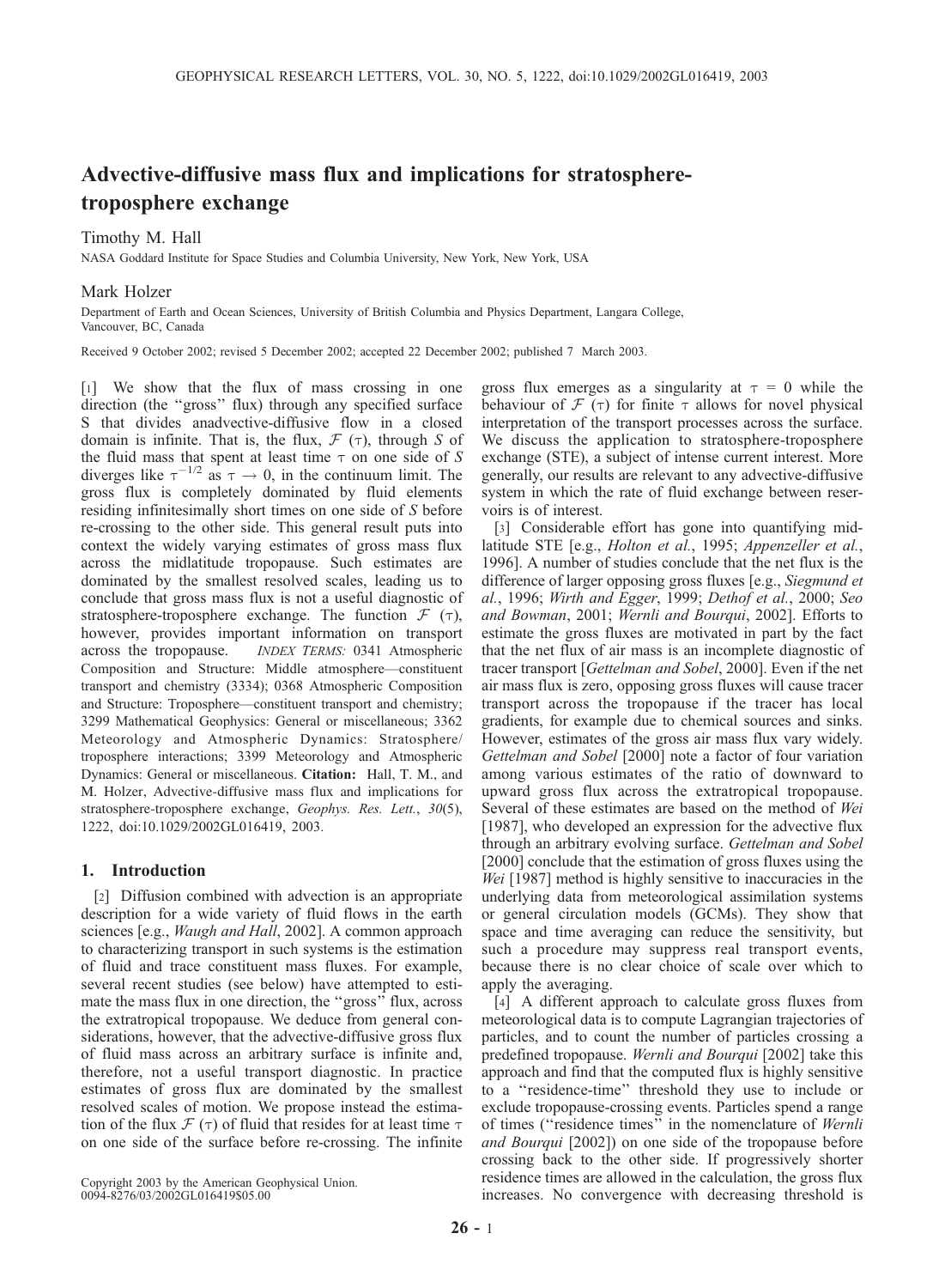apparent in their analysis. Sugata [2000], applying a particle diagnostic to global tropospheric transport, also shows no convergence of gross flux with decreasing residence-time threshold. Sobel et al. [1997] apply a similar technique to transport across the stratospheric polar vortex and discuss the sensitivity to thresholds in detail.

[5] In the trajectory and *Wei* [1987] methods transport is treated as purely advective. Either one counts particle trajectories crossing the tropopause or sums velocity components normal to the tropopause, both of which vary in space and time at all scales, including the smallest that are resolved. We take an alternative approach based on the fact that cross-tropopause transport is fundamentally advectivediffusive. Although global assimilated meteorological data sets do not resolve the irreversible mixing of small-scale, three-dimensional turbulence, the smallest-scale resolved features of such data (order  $1^{\circ}$ ) are still pseudo-random in character (e.g., tropopause folds, thin stratospheric filaments, cutoff cyclones). In addition, assimilated data sets contain noise from a variety of sources that leads to pseudorandom jitter in tropopause height [e.g., Gettelman and Sobel, 2000]. The diffusive effect of small-scale, pseudorandom processes on particle trajectories is well documented [e.g., Bowman, 1995]: While an individual particle experiences only advection, a cluster of particles disperses as particle trajectories diverge. A statistical description of the transport in terms of diffusion, Fickian or otherwise, becomes necessary.

[6] The high sensitivity of cross-tropopause gross-flux estimates to details of the particular analysis and underlying meteorological data is consistent with a natural feature of advective-diffusive flows that we derive here: the gross flux of fluid mass across any surface S separating an advectivediffusive fluid flow is infinite. In the continuum limit, the gross flux is completely dominated by fluid elements that cross S and reside infinitesimally short times on one side of S before re-crossing in the other direction. Relatedly, a commonly defined bulk timescale, the steady-state mass divided by the gross flux, is zero. (We use the term ''turnover time'' rather than ''residence time'' for this timescale to avoid confusion with the residence time of individual fluid elements.) Our result generalizes a similar observation made in the context of the stratospheric polar vortex by Sobel et al. [1997]. We conclude that gross flux and turnover time are not useful diagnostics of STE, and efforts to estimate them in hopes of better understanding the system are futile. Estimates of these quantities are dominated by the smallest resolved scales of motion and provide no information about passage of air across the tropopause of extended duration.

### 2. General Development

[7] We will show under general conditions that the gross flux through any surface dividing an advective-diffusive flow in a finite domain is infinite in the continuum limit. First, however, it is instructive to examine an extremely simple model that highlights the essential physics of our analysis. Because diffusion is the continuum limit of random particle motion, consider a one-dimensional lattice with spacing  $\delta x$  and an average particle number *n* per unit distance. Particles randomly move up or down by  $\delta x$  with equal probability  $1/2$  every timestep  $\delta t$ , and the entire

lattice is translated, or ''advected'', upward with velocity u. The gross flux into  $x = 0$  from  $x = -\delta x$  is on average  $F_{up} = n\delta x/(2\delta t) + nu$ . In terms of the corresponding macroscopic diffusivity,  $\kappa = (\delta x)^2/(2\delta t)$ , this gross flux becomes  $F_{up} = n \sqrt{\kappa/(2\delta t)} + nu$ , or equivalently,  $F_{up} =$  $n\kappa/\delta x + nu$ . Taking the continuum limit ( $\delta x$ ,  $\delta t \rightarrow 0$ ) such that *n* and  $\kappa$  remain constant, we see that  $F_{up}$  diverges like  $\delta t^{-1/2}$ , or equivalently, like  $\delta x^{-1}$ . Thus, at any finite resolution,  $F_{up}$  is dominated by motion at the shortest space and timescales. Meanwhile, the same argument applies to the downward flux  $F_{dn} = n\delta x/(2\delta t)$ , which for this simple model is purely diffusive, so that the net flux  $F_{up} - F_{dn} = nu$  remains finite. We note that there is a close connection with the subject of first-passage times [Montroll and West, 1979], where similar singularities appear.

[8] We now consider advective-diffusive fluid flow in generality for a domain  $R$  of finite mass.  $R$  is separated by a surface S into two sub-domains  $R_1$  and  $R_2$ . The surface S is purely a conceptual construction; it has no effect on the fluid transport, and it need not have any relationship to the flow. The fluid is imagined to consist of infinitesimal elements that maintain their identity against mixing for all timescales of interest. Diffusion is manifest as random motions of the fluid elements. Only properties averaged over the large number of fluid elements in a ''parcel'' can be measured.

[9] To compute the flux of fluid mass across  $S$  we make use of a hypothetical tracer with idealized sources and boundary conditions, namely, the Green's function, G. The analysis exploits the techniques of Holzer and Hall [2000]. The Green's function  $G(\mathbf{r}, t|\mathbf{r}', t')$  is the response at position **r** and time t to a unit mass source of tracer,  $\rho^{-1}$  $\delta(t - t')\delta(\mathbf{r} - \mathbf{r}')$ , where  $\rho$  is the fluid density, and  $\mathbf{r}'$  is in  $R_2$ . Tracer "marks" fluid elements as having been at r' at t'. The quantity  $G(\mathbf{r}, t | \mathbf{r}', t')$   $\rho(\mathbf{r}) d^3r$  is the mass fraction of the tracer-marked fluid elements contained in the fluid parcel of mass  $\rho(\mathbf{r}) d^3r$  at **r** and *t*. The marked fraction in all  $R_2$  at elapsed time ("residence time")  $\tau = t - t'$  is

$$
P(t'+\tau|\mathbf{r}',t') = \int_{R_2} d^3r \rho(\mathbf{r}) G(\mathbf{r},t'+\tau|\mathbf{r}',t'). \tag{1}
$$

The evolution of  $P(t' + \tau | \mathbf{r}', t')$  depends on the tracer boundary conditions (BCs) on S. Consider a BC of zero mixing ratio, that is,  $G(S, t' + \tau | \mathbf{r}', t') = 0$ . On the other boundaries of  $R_2$ , G complies with the natural no-flux conditions of the fluid. With these BCs, tracer marking a fluid element indicates that the fluid element has not made contact with  $S$  since being at  $r'$ . When a fluid element makes S contact its tracer marking is removed by the BC. Therefore,  $P(t' + \tau | \mathbf{r}', t')$  declines from unity in elapsed time, as tracermarked fluid elements make contact with *S*.  $P(t' + \tau | \mathbf{r}', t')$  is the fraction of fluid mass that has not made S contact by  $t'$  +  $\tau$ , given that it was at **r'** at *t'*. Now,  $d^3r'\rho(\mathbf{r}')P(\mathbf{r}'+\tau|\mathbf{r}',\mathbf{r}')/M_2$ is the fraction of fluid mass in  $R_2$  that was in  $d^3r'$  about  $\mathbf{r}'$  at  $\bar{t}'$ and has not made S contact by  $t' + \tau$ , where  $M_2$  is the total fluid mass in  $R_2$ . Thus, the fraction of fluid mass *anywhere* in  $R_2$  at t' that resides at least time  $\tau$  before exiting,  $\mathcal{P}(t' + \tau | t')$ , is obtained by integrating over  $R_2$ :

$$
\mathcal{P}(t'+\tau|t') = \frac{1}{M_2} \int_{R_2} d^3r' \rho(\mathbf{r}') P(t'+\tau|\mathbf{r}',t'). \tag{2}
$$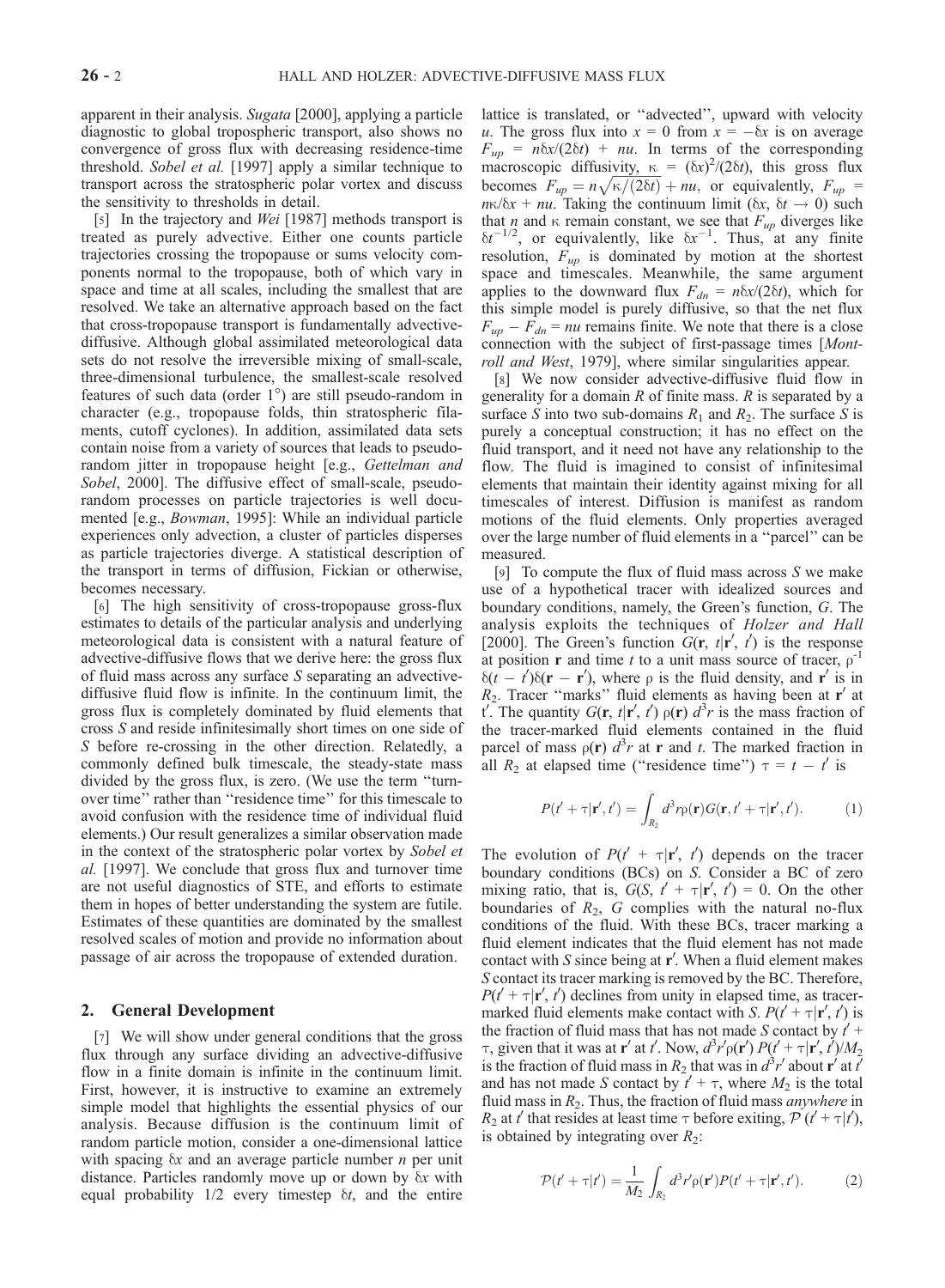Finally, the flux  $\mathcal{F}(t' + \tau | t')$  out of  $R_2$  of the mass fraction of fluid that has resided in  $R_2$  at least time  $\tau$  is

$$
\mathcal{F}(t' + \tau|t') = -\frac{\partial}{\partial \tau} \mathcal{P}(t' + \tau|t'). \tag{3}
$$

[10] In order to show that  $\mathcal{F}(t' + \tau | t')$  is singular at  $\tau = 0$ , we first rewrite it by using (1), (2), (3) and certain properties of Green's functions. In the following,  $\kappa(\mathbf{r})$  is the local diffusivity, and n is the outward normal to S.

$$
\mathcal{F} = -\frac{1}{M_2} \int_{R_2} d^3 r' \rho(\mathbf{r}') \frac{\partial}{\partial \tau} \int_{R_2} d^3 r \rho(\mathbf{r}) G(\mathbf{r}, t' + \tau | \mathbf{r}', t') \qquad (4)
$$

$$
= -\frac{1}{M_2} \int_{R_2} d^3 r' \rho(\mathbf{r}') \int_S d^2 r \rho(\mathbf{r}) \kappa(\mathbf{r}) \mathbf{n} \cdot \nabla_r G(\mathbf{r}, t' + \tau | \mathbf{r}', t') \quad (5)
$$

$$
= -\frac{1}{M_2} \int_{R_2} d^3 r' \rho(\mathbf{r}') \int_S d^2 r \rho(\mathbf{r}) \kappa(\mathbf{r}) \mathbf{n} \cdot \nabla_r G^{\dagger}(\mathbf{r}', t' | \mathbf{r}, t' + \tau) \tag{6}
$$

$$
\equiv -\frac{1}{M_2} \int_{S} d^2 r \rho(\mathbf{r}) \kappa(\mathbf{r}) \mathbf{n} \cdot \nabla_r P^{\dagger}(t'|\mathbf{r}, t' + \tau). \tag{7}
$$

In (5) the rate of change of tracer-marked mass has been replaced by the flux through S. Note that the flux is purely diffusive. Any advective component  $\mathbf{v}G$  vanishes on S by construction, because of the BC chosen. In (6) we have used the reciprocity condition for Green's functions:  $G(\mathbf{r}, t' + \tau | \mathbf{r}',$  $t'$ ) =  $G^{\dagger}(\mathbf{r}', t'|\mathbf{r}, t' + \tau)$  [Morse and Feschbach, 1953], where the dagger indicates the adjoint. The reciprocity condition states that the response at  $\mathbf r$  to a point source at  $\mathbf r'$  in the normal time-forward flow equals the response at  $r'$  to a point source at r in the time-reversed adjoint flow (TRAF). Expression (7) defines  $P^{\dagger}(t'|\mathbf{r}, t' + \tau)$ , the TRAF analog of (1).  $P^{\dagger}(t'|\mathbf{r}, t' + \tau)$  is the mass fraction in all  $R_2$  at time t' of fluid marked by tracer at **r** at  $t' +\tau$  in the TRAF.

[11] This final form for  $\mathcal{F}$  ( $t' + \tau | t'$ ) can now be analyzed using an argument from Holzer and Hall [2000]. Consider the behavior of  $P^{\dagger}(t'|\mathbf{r}, t' + \tau)$  at small  $\tau$ . For any **r** not on *S*,  $\lim_{\tau \to 0} P^{\dagger}(t' | \mathbf{r}, t' + \tau) = 1$ . At early enough elapsed times the tracer released at  $\mathbf{r}'$  is still localized about  $\mathbf{r}'$ , and thus all tracer-marked fluid elements remain in  $R_2$ . For **r** on S, however,  $P^{\dagger}(t'|\mathbf{r}, t' + \tau) = 0$  by the BC. Therefore, as  $\tau \to 0$ the dependence of  $P$  on  $r'$  becomes discontinuous at  $S$ , the normal gradient of P on S becomes infinite, and, thus, from (7),  $\lim_{\tau \to 0}$   $\mathcal{F}$  ( $t' + \tau | t'$ ) =  $\infty$ . In other words the flux into S of the mass fraction of fluid elements that have resided for any time in  $R_2$  (the gross flux out of  $R_2$ ) is infinite.

[12] We can further infer that  $\mathcal{F}(t^2 + \tau | t^2)$  diverges like  $1/\sqrt{\tau}$ , that is, as  $\tau \to 0$ ,

$$
\mathcal{F}(t' + \tau|t') \to \frac{1}{\sqrt{\tau}} \frac{1}{M_2} \int_S d^2 r' \rho(\mathbf{r}') \sqrt{\kappa(\mathbf{r}')}.
$$
 (8)

For small  $\tau$  tracer-marked fluid elements must start at  $r'$ within a correspondingly small distance  $\ell$  from S, for  $P^{\dagger}(t'|\mathbf{r}', t' + \tau)$  to differ significantly from unity; i.e., for a significant probability of loss in elapsed time  $\tau$ . This is the



Figure 1. The gross flux  $\mathcal F$  versus residence time,  $\tau$ , for the advective-diffusive loop model at three Péclet numbers. F is in units of  $\rho$  u/M<sub>2</sub> and  $\tau$  is in units of L/u. A model schematic is shown in the inset. Advection is clockwise, and diffusion occurs along the flow. S divides the domain into  $R_1$  and  $R_2$ , and the x coordinate runs along the upper half loop.

distance over which fluid elements can be diffusively transported in time  $\tau$ , namely  $\ell \sim \sqrt{\kappa \tau}$ . Thus,  $\nabla P^{\dagger} \sim 1/\sqrt{\kappa \tau}$ , and (8) follows from (7).

## 3. Idealized Illustration

[13] We have shown the gross flux to be infinite for general advective-diffusive flows.  $\mathcal{F}$  ( $t' + \tau | t'$ ), however, depends on the particular flow. It is instructive to examine an advective-diffusive flow that has an analytic solution for  $\mathcal F$ , so that the limiting behavior as  $\tau \to 0$  can be explored. A highly idealized flow with such a solution is the ''advectivediffusive loop'' illustrated in Figure 1. Fluid of constant density  $\rho$  advects around a loop at constant speed  $u$ , and diffusion occurs along the flow at constant diffusivity  $\kappa$ . The domain is separated by the "surface" S into  $R_1$  and  $R_2$  with masses  $M_1$  and  $M_2$ . The model can be imagined to represent an eddy crossing a fixed tropopause at midlatitudes on an isentropic surface.

[14] To good approximation a convenient non-dimensionalized form for the gross flux across  $S$  is

$$
\tilde{\mathcal{F}}(\tilde{\tau}) \approx \frac{e^{-\tilde{\tau}/4}}{\sqrt{\pi \tilde{\tau}^3}} \int_0^{Pe} \tilde{x} \cosh\left(\frac{\tilde{x}}{2}\right) e^{-\tilde{x}^2/4\tilde{\tau}} d\tilde{x},\tag{9}
$$

where  $Pe = uL/\kappa$  is the Péclet number,  $\tilde{\tau} = \tau u^2/\kappa$ ,  $\tilde{x} =$  $xu/\kappa$ , and  $\mathcal{\tilde{F}} = \mathcal{F}M_2/(\rho u)$ . (To obtain (9) we exploit the relationship derived by Holzer and Hall [2000] between (5) and the "age spectrum" of Hall and Plumb [1994], then apply standard methods to compute the age spectrum.) As  $\tilde{\tau} \rightarrow 0$ , the integrand is dominated by small Péclet number  $\tilde{x}$ , that is, the small-time limit is dominated by diffusive transport. For small  $\tilde{\tau}$  we can replace the upper diffusive transport. For small  $\tau$  we can replace the updentition with  $\infty$  to obtain  $\tilde{\mathcal{F}}(\tilde{\tau}) \to 2/\sqrt{\pi \tilde{\tau}}$ .

[15]  $F$  is plotted in Figure 1 as a function of residence time,  $\tau$ , for several Pe. The  $\tau^{-1/2}$  divergence is only manifest for  $\tau < \kappa/u^2$ , when diffusive contact with S dominates. At large  $Pe$ , the timescale,  $\kappa/u^2 = (1/Pe)(L/u)$ , and the advective timescale,  $L/u$ , are well separated, allow-